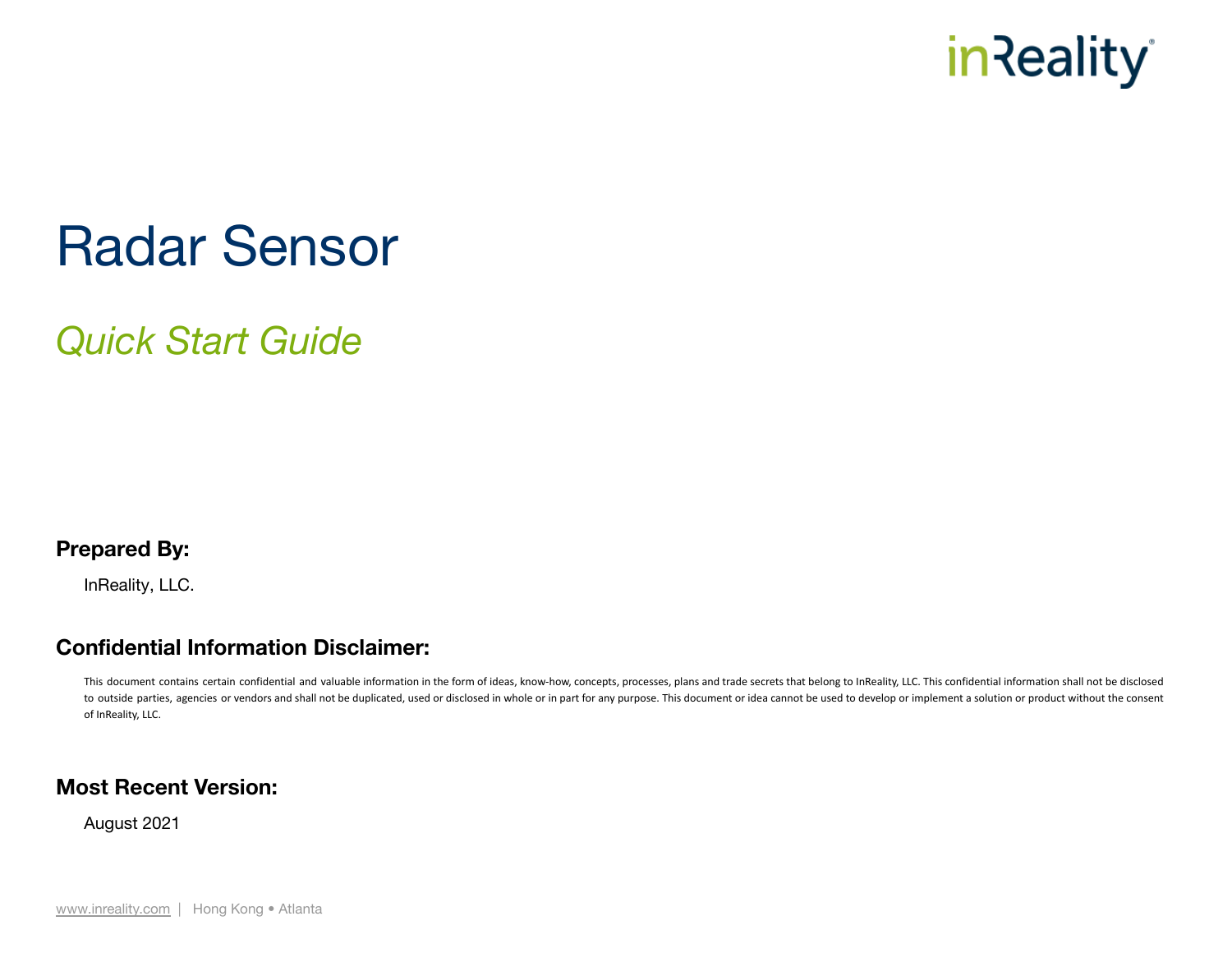### 1- Installation Requirements

- Android or iPhone Connected to the same WiFi Network as the Radar, with the InReality App Installed via Google Play or App Store
- 2.4 GHz Wi-Fi Network and the Network Password
- InReality Radar mounted and powered up, at known height of the device. See the InReality Installation Tech Tip Document for details.
- The InReality account credentials provided via Welcome email

### 2- Login

- Once the InReality App has been installed on your phone, tap to start the application. Enter the Username and Password provided
- Then enter and confirm a new password, accept the terms and conditions and click 'Login'
- On the Dashboard / Home screen, click the plus '+' button in the bottom-right corner to add a Sensor

|                                  |                                              | R<br>≡<br><b>Dashboard</b><br>W<br>Jun 17-24, 2021<br>Daily Average v<br>30,120<br>Traffic<br>$+20%$<br>Within 16 ft                                                                      |
|----------------------------------|----------------------------------------------|-------------------------------------------------------------------------------------------------------------------------------------------------------------------------------------------|
| Login                            | <b>Set password</b>                          | 22,020<br>Impressions<br>$+20%$<br>Within 8 ft, 1 second                                                                                                                                  |
| Username<br>samplemail@gmail.com | Password<br>sample password                  | 8,100<br>Engagement<br>$+20%$<br>Within 4 ft, 3 seconds<br><b>Dwell Time</b><br>20,878<br>$-2%$<br>Of engaged                                                                             |
| Password                         | <b>Confirm Password</b>                      | <b>Top Insights</b>                                                                                                                                                                       |
| Login<br>Forgot password?        | V I accept the terms and conditions<br>Login | Top Insights are generated using AI to identify<br>interesting hard to find trends and anomalies.<br>Venue #34433 Traffic is up 23% in the last week as<br>compared to the previous week. |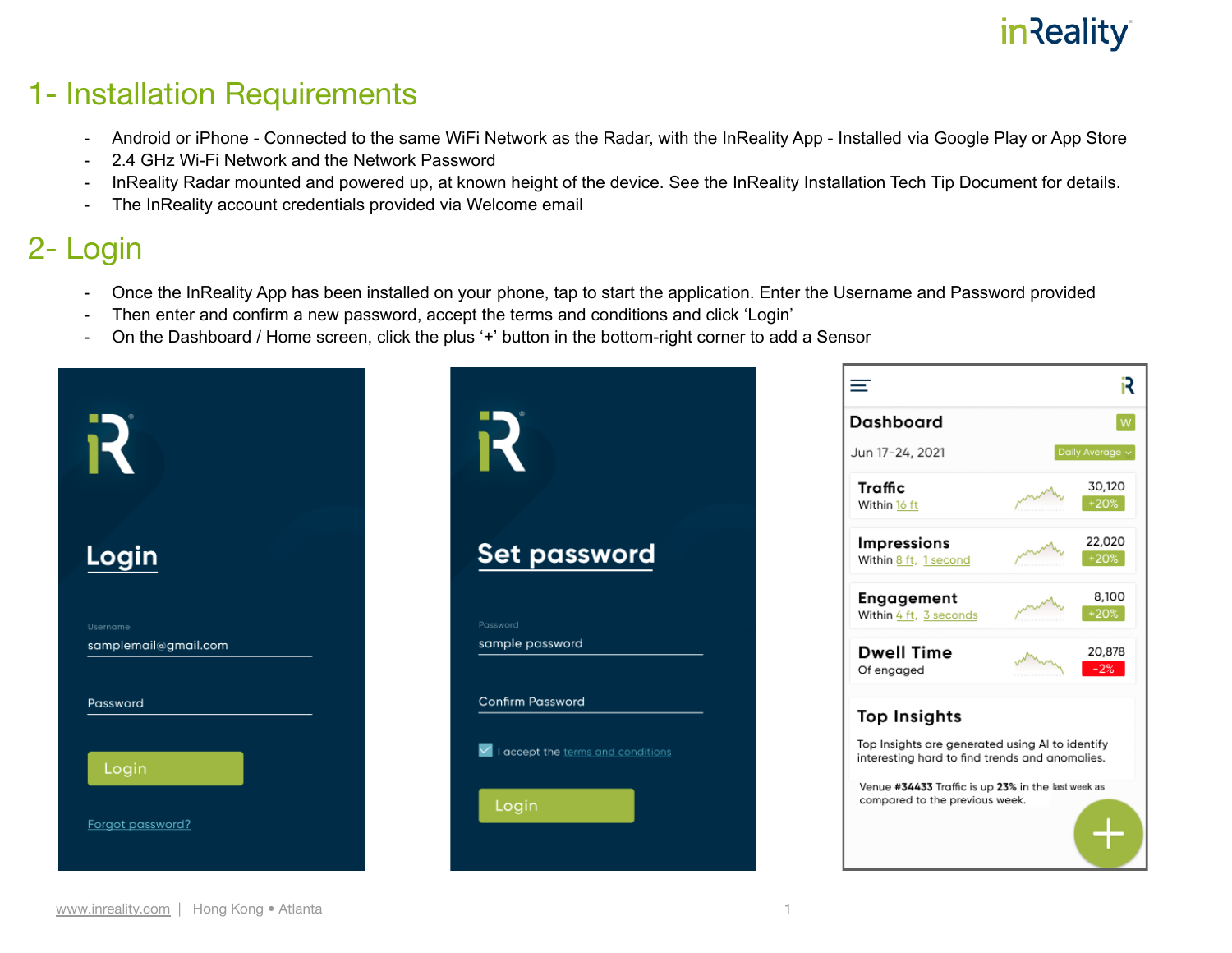### 3- Sensor Setup

#### **Select Venue**

- You can select an existing Venue or create a new Venue. If this is your first Sensor, Click 'Add new Venue'.
- Enter the Venue name, click the check mark and enter Address, Time Zone and Business Hours. **Data is only captured during the specified hours**.
- When finished, click on 'Select Network' to select an available network, and then click 'Next'.

| ≡                     | R | R<br>≡                                                                            | Ξ                                                    | R                       |
|-----------------------|---|-----------------------------------------------------------------------------------|------------------------------------------------------|-------------------------|
| <b>Add Sensor</b>     |   | $\leftarrow$ Venue                                                                | Select network<br>$\leftarrow$<br>Venue $\checkmark$ |                         |
| Select venue          |   | Venue<br><b>ACME Store</b><br>$\frac{\hat{\mathbf{r}}}{\hat{\mathbf{r}}}$         | ACME-Enterprise<br>今<br>Connected                    | $\mathbf{a}$ $\sqrt{ }$ |
| Select existing venue |   | Address<br>5670 Glenridge Dr, Atlanta GA 30349                                    | Available networks                                   | $\bigodot$              |
| OR                    |   | Select time zone<br>GMT-04:00<br>New York                                         | ACME-Public                                          | $\theta$                |
| Add new venue         |   | Hours of operation                                                                | $\widehat{\mathbb{R}}$<br>ACME-Guest                 | $\theta$                |
|                       |   | $\odot$ 24/7<br>Hours of operation                                                | Add another network template                         |                         |
|                       |   |                                                                                   |                                                      |                         |
|                       |   |                                                                                   |                                                      |                         |
|                       |   | Please verify the information you have<br>entered is correct, before you proceed. | <b>Next</b>                                          |                         |
|                       |   | Select network                                                                    |                                                      |                         |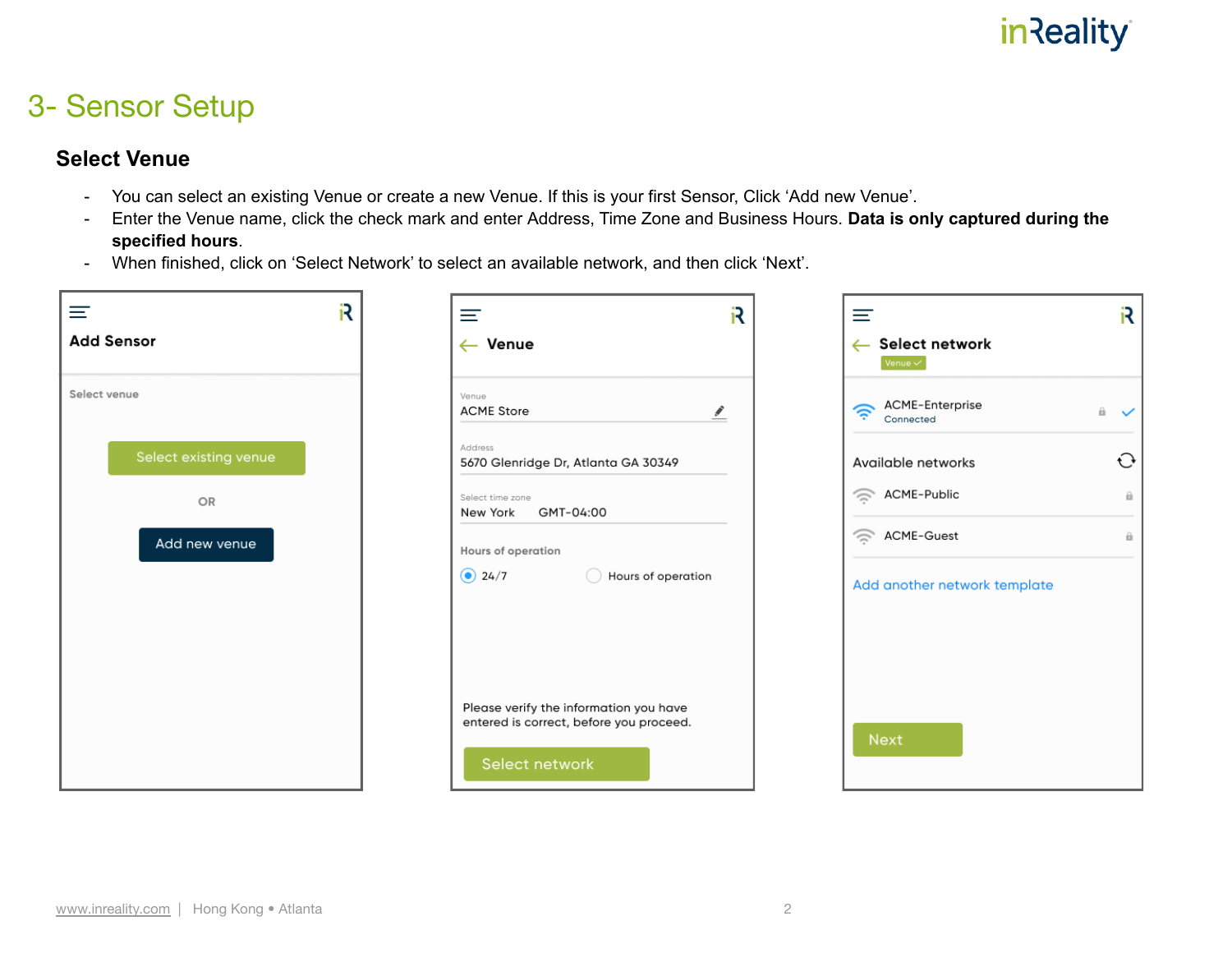#### **Device Pairing**

- Ensure Bluetooth is enabled on your mobile device; if not click on 'Enable Bluetooth'
- Hold the pair button on the Radar for 5 seconds. When the light is blinking rapidly, click the confirm checkbox.
- Click the 'Pair Devices' button, as shown below.
- Enter the Network Password, and click 'Pair'.
- The message 'Device paired successfully' will be displayed. It may take a minute to pair.
- Click 'Done', as shown below.
- You will then be asked to enter a sensor name. This name is typically used to identify the type of area you will be monitoring and is typically used as reference in visualizations. Click 'Continue' as shown below.

| ≡<br>R                                                | ≡                                         | $\equiv$                                  | R |
|-------------------------------------------------------|-------------------------------------------|-------------------------------------------|---|
| ← Pair Device                                         | ← Select Network                          | Name the sensor<br>$\leftarrow$           |   |
| Venue $\checkmark$ Network $\checkmark$               |                                           |                                           |   |
| Please proceed to pair device.                        |                                           |                                           |   |
| Ensure bluetooth is enabled on this device            | Hold the pair button on the sensor        | Please enter the new name for your sensor |   |
|                                                       |                                           | Enter new name<br>Charlotte Radar         |   |
| ∦<br><b>Bluetooth enabled</b>                         |                                           |                                           |   |
|                                                       | Device paired successfully.               |                                           |   |
| and the addition.                                     | Done                                      |                                           |   |
|                                                       |                                           |                                           |   |
| Hold the pair button on the sensor                    |                                           |                                           |   |
| for 5 seconds until the<br>blue light flashes rapidly | Confirm the indicator is blinking rapidly |                                           |   |
| Confirm the indicator is blinking rapidly             |                                           |                                           |   |
| Pair device                                           | Pair device                               | Continue                                  |   |
|                                                       |                                           |                                           |   |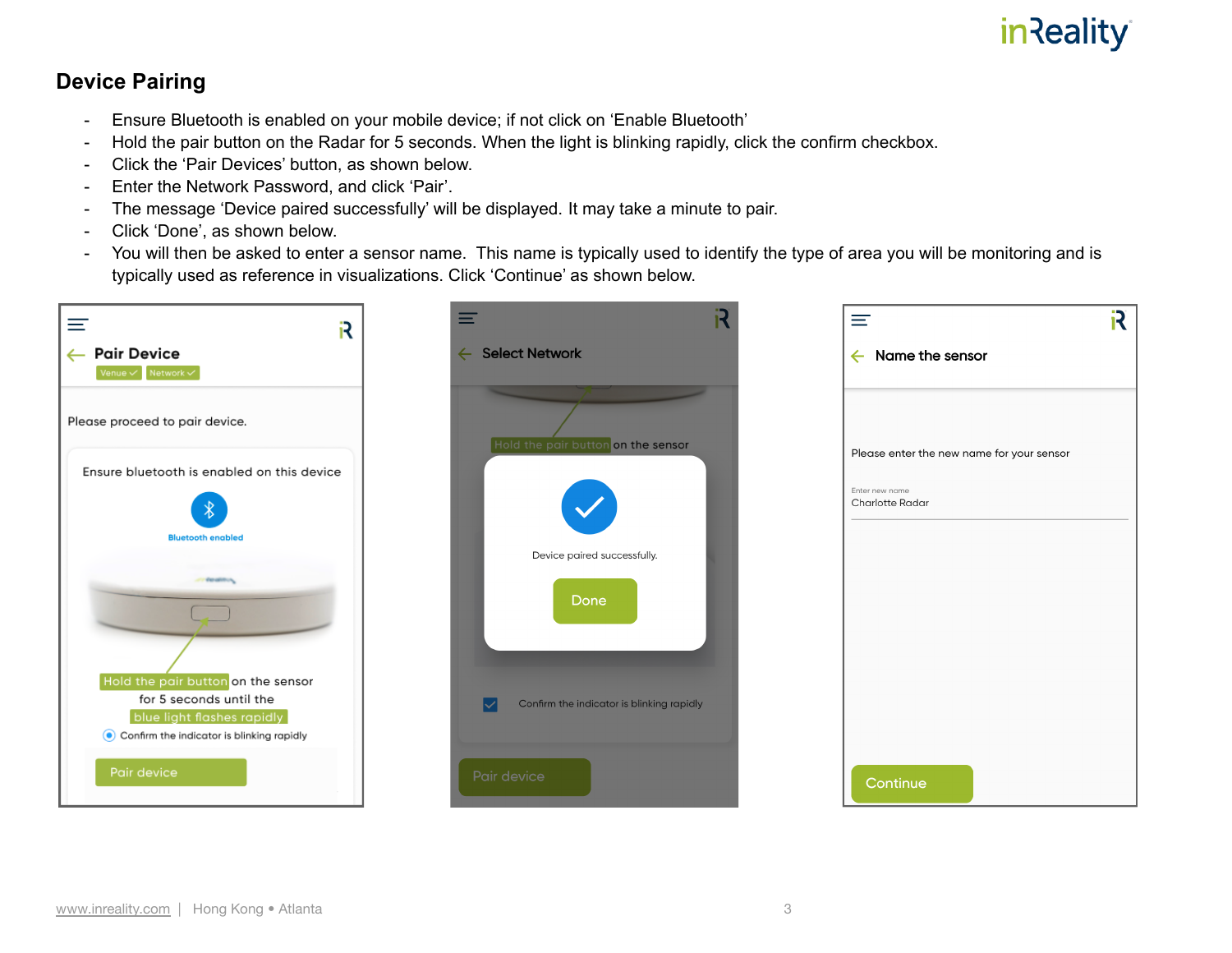### 4- Configuration

The sensor employs algorithms to determine if objects are people or not, then their specific position in the sensor's "field of view". Traffic is defined as all people detected within the defined distance from the sensor. Impressions and Engagement, also have a dwell time condition.

- Enter the height of the device from the floor (feet or meters); use a decimal point if necessary. Recommended height range is 4.5ft 9ft.
- Scroll down to the 'Sensor Active Area' settings. Click the three green buttons to enter the distance from the sensor and dwell time (sec), which is the amount of time an individual has been detected in front of the sensor.
- Enter these values for Traffic, Impressions and Engagement, and click 'Save and Continue' to save the defined zones.
- The Sensor Validation is automatically run, and the screen should display: 'Validation Successful', as shown below.
- Tap 'Run Live Preview' at the bottom to test the operation.





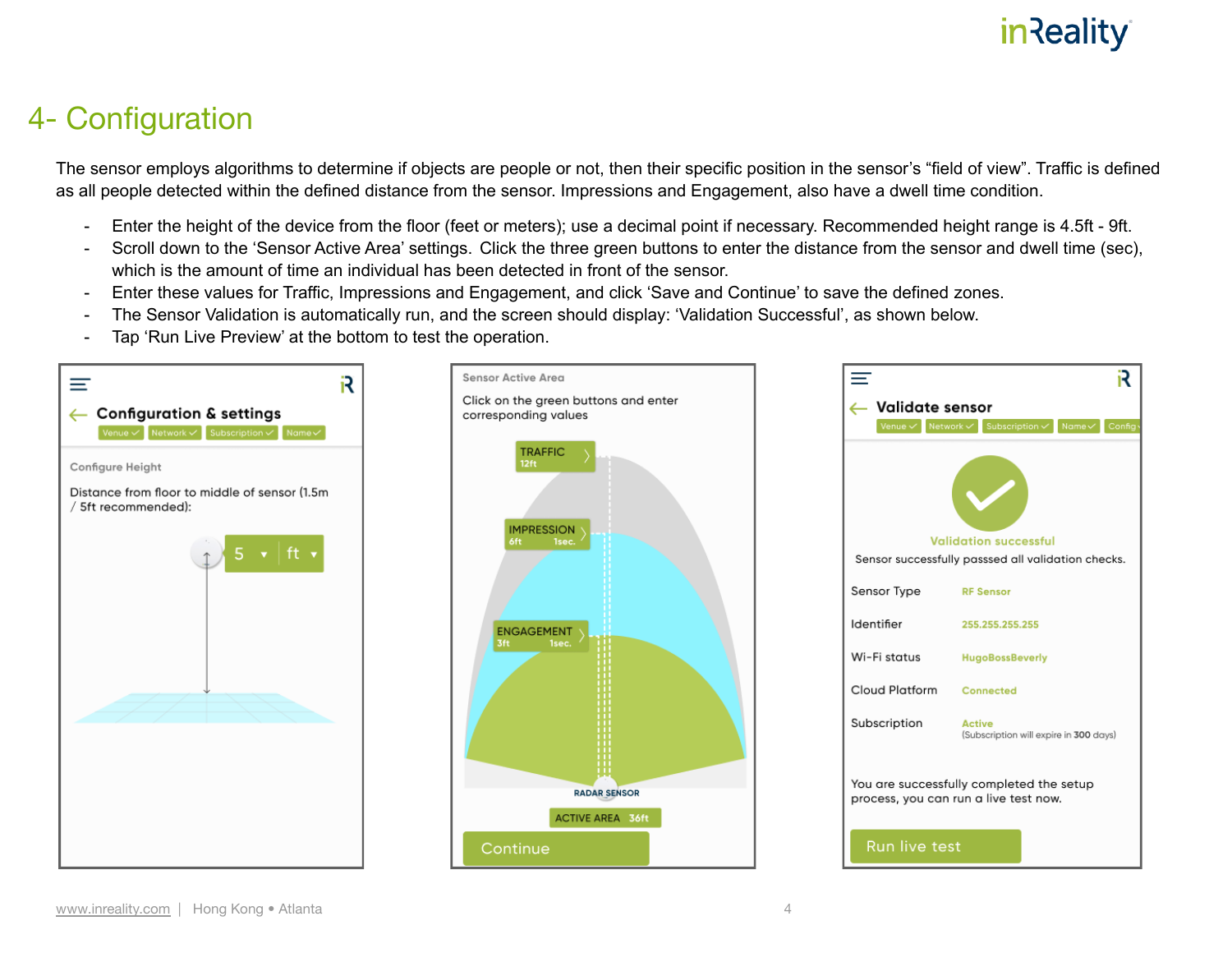#### 5- Live Preview

- The Live Preview will display in real time, people detected by the sensor, identifying their zone based on their proximity only (not dwell time). It may take up to a minute for Live Preview to update.
- Tap 'Done' to return to the Dashboard.

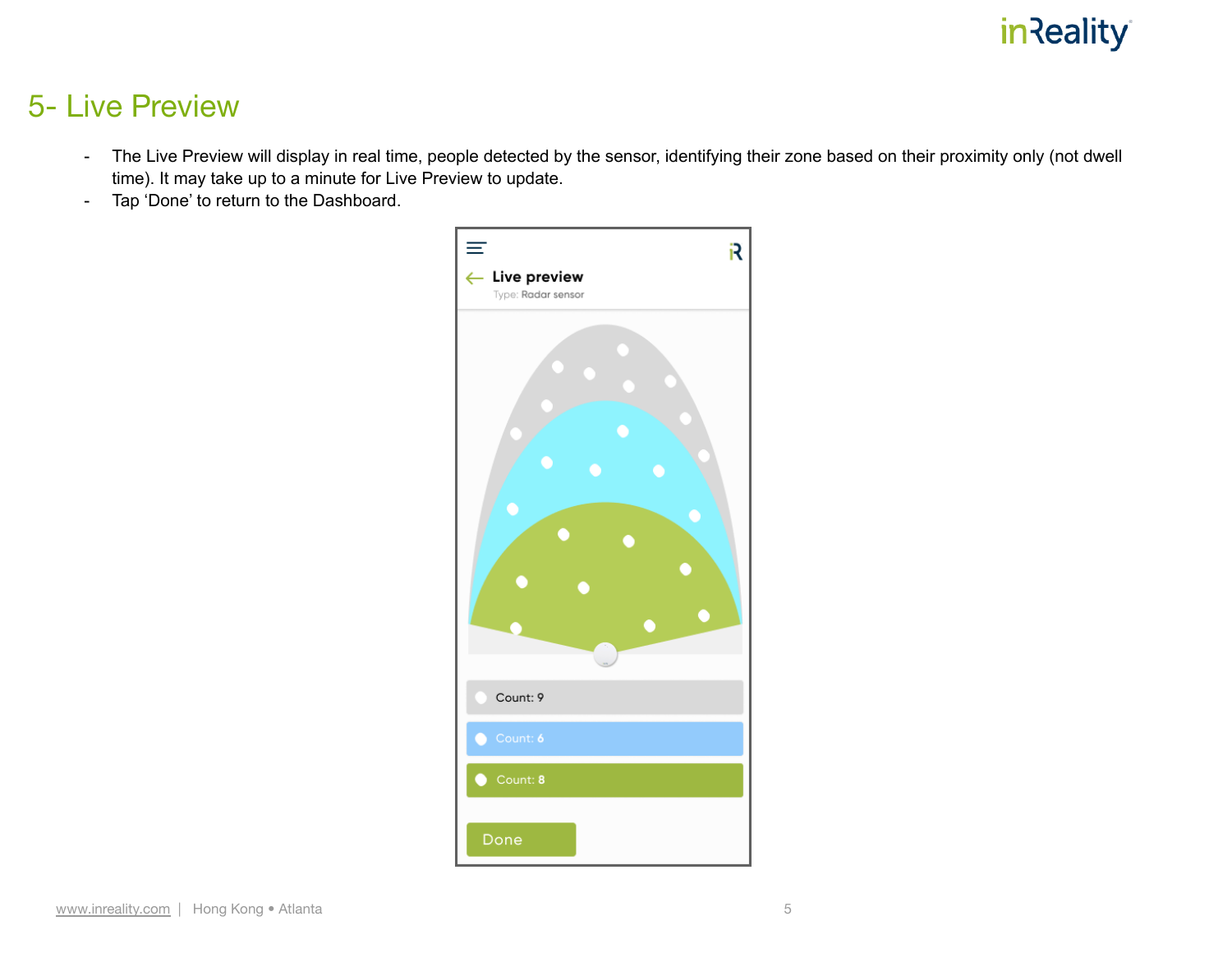### 6- Navigation Menu

The Navigation Menu provides quick access to the following from anywhere in the App:

- Dashboard
- Add Sensor
- View Sensors
- Logout
- Tap 'View Sensors' to view and edit all configuration settings. On the 'View Sensors' screen, tap the sensor to access the menu options.
- Tap 'Add Sensor' to add another sensor, which will display the 'Welcome to InReality' screen.

| Ġ  | <b>RJ</b><br>North Carolina | R<br>亖<br><b>View Sensors</b><br>Below is a list of sensors that you have recently setup. | ≡<br><b>Atlanta Radar POS</b><br>$\leftarrow$<br>Type: Radar sensor | R |
|----|-----------------------------|-------------------------------------------------------------------------------------------|---------------------------------------------------------------------|---|
| H  | Dashboard                   | Charlotte Radar Venue<br>$\checkmark$ Connected<br>Charlotte Radar 1                      | Venue<br>Rename Sensor                                              |   |
|    |                             |                                                                                           | Configuration and settings                                          |   |
|    | <b>Add Sensor</b>           |                                                                                           | <b>Sensor Validation</b>                                            |   |
| ∟o | <b>View Sensors</b>         |                                                                                           | Live Preview                                                        |   |
| 「→ | Logout                      |                                                                                           |                                                                     |   |
|    |                             |                                                                                           |                                                                     |   |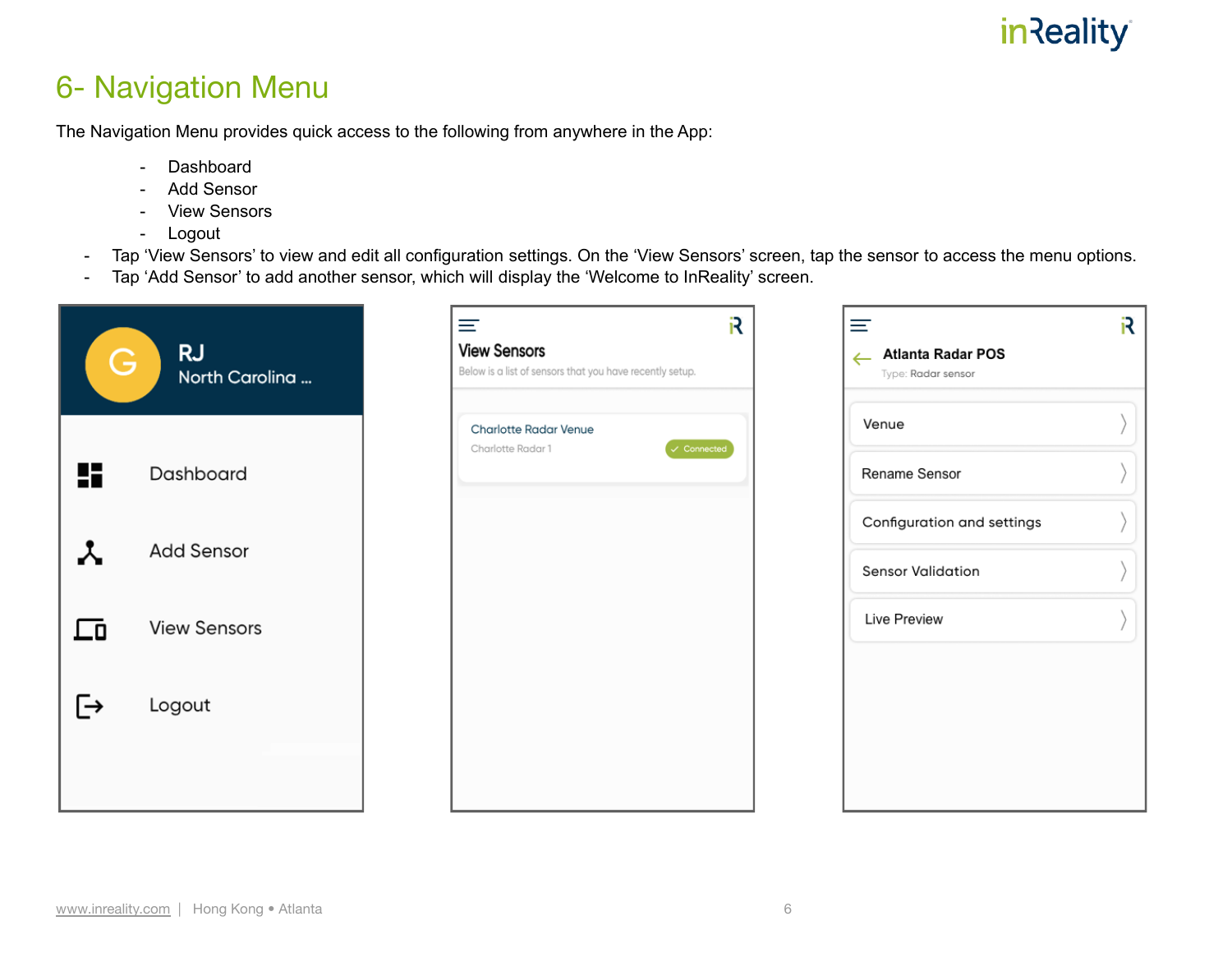### 7- Dashboard

The Dashboard will display the four key metrics - Traffic , Impressions, Engagement and average Dwell Time of people who engage. It represents the activity from all your sensors and in all your venues during the last 7 calendar days.

- You can tview he metrics either as a 'Daily Average' (the average of the last 7 days) or 'Total (the total of the last 7 days)'.
- The Percentage Change below the Metrics represents the change from the previous 7 day period